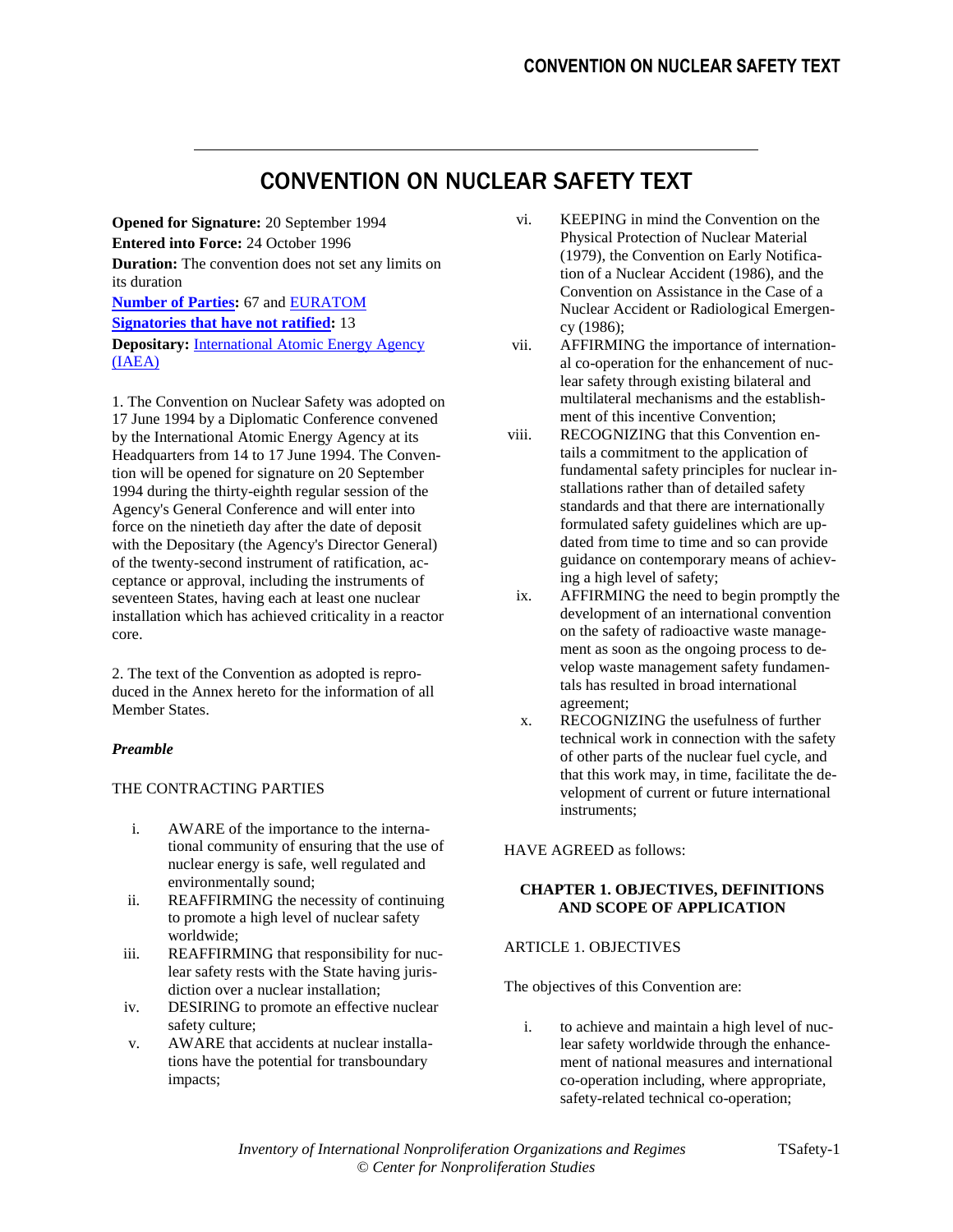- ii. to establish and maintain effective defences in nuclear installations against potential radiological hazards in order to protect individuals, society and the environment from harmful effects of ionizing radiation from such installations;
- iii. to prevent accidents with radiological consequences and to mitigate such consequences should they occur.

#### ARTICLE 2. DEFINITIONS

For the purpose of this Convention:

- i. "nuclear installation" means for each Contracting Party any land-based civil nuclear power plant under its jurisdiction including such storage, handling and treatment facilities for radioactive materials as are on the same site and are directly related to the operation of the nuclear power plant. Such a plant ceases to be a nuclear installation when all nuclear fuel elements have been removed permanently from the reactor core and have been stored safely in accordance with approved procedures, and a decommissioning programme has been agreed to by the regulatory body.
- ii. "regulatory body" means for each Contracting Party any body or bodies given the legal authority by that Contracting Party to grant licences and to regulate the siting, design, construction, commissioning, operation or decommissioning of nuclear installations.
- iii. "licence" means any authorization granted by the regulatory body to the applicant to have the responsibility for the siting, design, construction, commissioning, operation or decommissioning of a nuclear installation.

#### ARTICLE 3. SCOPE OF APPLICATION

This Convention shall apply to the safety of nuclear installations.

#### **CHAPTER 2. OBLIGATIONS**

#### **a.** *General Provisions*

#### ARTICLE 4. IMPLEMENTING MEASURES

Each Contracting Party shall take, within the framework of its national law, the legislative, regulatory and administrative measures and other steps necessary for implementing its obligations under this Convention.

#### ARTICLE 5. REPORTING

Each Contracting Party shall submit for review, prior to each meeting referred to in Article 20, a report on the measures it has taken to implement each of the obligations of this Convention

## ARTICLE 6. EXISTING NUCLEAR INSTALLATIONS

Each Contracting Party shall take the appropriate steps to ensure that the safety of nuclear installations existing at the time the Convention enters into force for that Contracting Party is reviewed as soon as possible. When necessary in the context of this Convention, the Contracting Party shall ensure that all reasonably practicable improvements are made as a matter of urgency to upgrade the safety of the nuclear installation. If such upgrading cannot be achieved, plans should be implemented to shut down the nuclear installation as soon as practically possible. The timing of the shut-down may take into account the whole energy context and possible alternatives as well as the social, environmental and economic impact.

#### **b.** *Legislation and regulation*

#### ARTICLE 7. LEGISLATIVE AND REGULATORY FRAMEWORK

- 1. Each Contracting Party shall establish and maintain a legislative and regulatory framework to govern the safety of nuclear installations.
- 2. The legislative and regulatory framework shall provide for:
	- i. the establishment of applicable national safety requirements and regulations;
	- ii. a system of licensing with regard to nuclear installations and the prohibition of the operation of a nuclear installation without a licence:
	- iii. a system of regulatory inspection and assessment of nuclear installations to ascertain compliance with applicable regulations and the terms of licences;
	- iv. the enforcement of applicable regulations and of the terms of licences, including suspension, modification or revocation.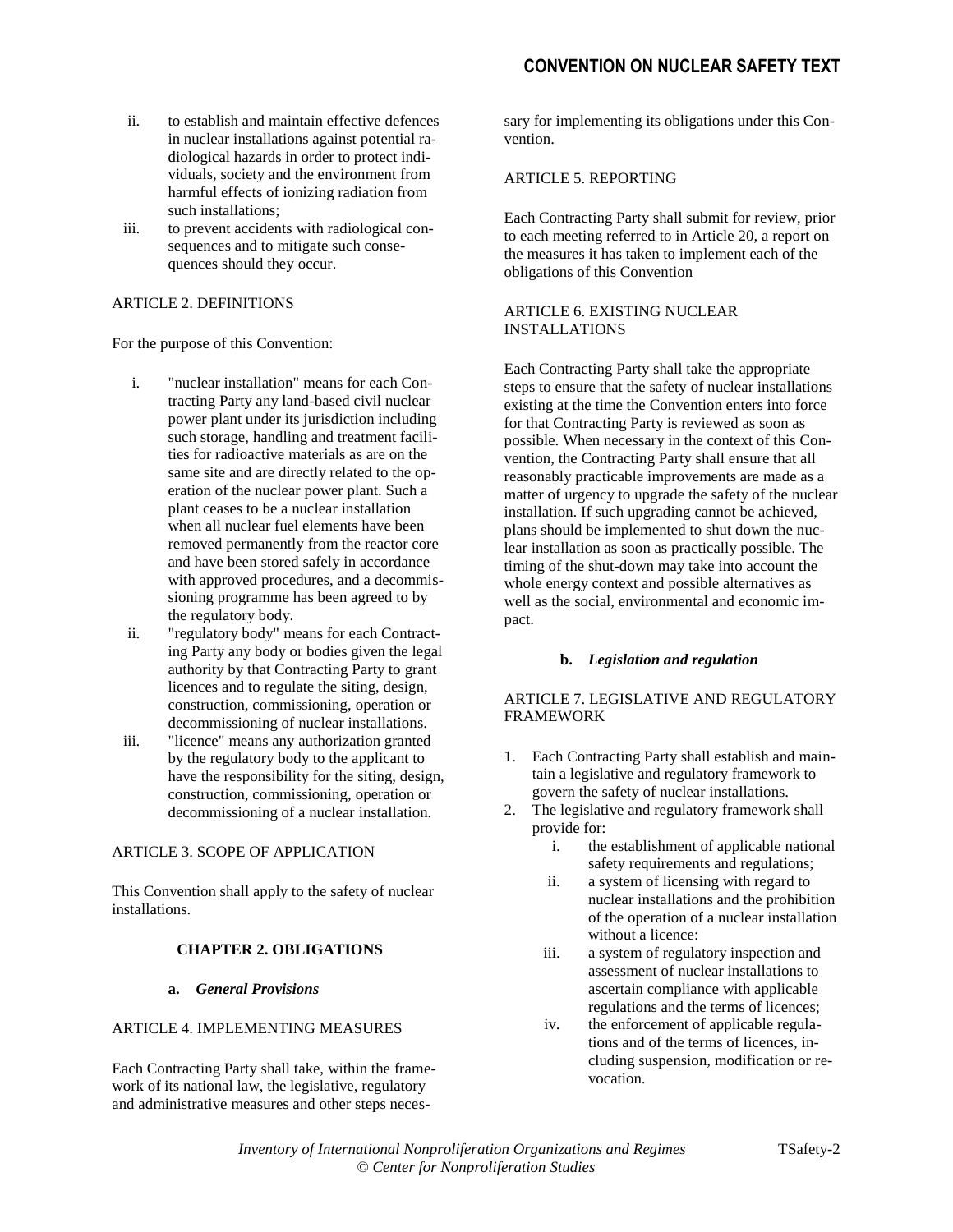# ARTICLE 8. REGULATORY BODY

- 1. Each Contracting Party shall establish or designate a regulatory body entrusted with the implementation of the legislative and regulatory framework referred to in Article 7, and provided with adequate authority, competence and financial and human resources to fulfil its assigned responsibilities.
- 2. Each Contracting Party shall take the appropriate steps to ensure an effective separation between the functions of the regulatory body and those of any other body or organization concerned with the promotion or utilization of nuclear energy.

#### ARTICLE 9. RESPONSIBILITY OF THE LICENCE HOLDER

Each Contracting Party shall ensure that prime responsibility for the safety of a nuclear installation rests with the holder of the relevant licence and shall take the appropriate steps to ensure that each such licence holder meets its responsibility.

#### **c.** *General Safety Considerations*

#### ARTICLE 10. PRIORITY TO SAFETY

Each Contracting Party shall take the appropriate steps to ensure that all organizations engaged in activities directly related to nuclear installations shall establish policies that give due priority to nuclear safety.

#### ARTICLE 11. FINANCIAL AND HUMAN **RESOURCES**

- i. Each Contracting Party shall take the appropriate steps to ensure that adequate financial resources are available to support the safety of each nuclear installation throughout its life.
- ii. Each Contracting Party shall take the appropriate steps to ensure that sufficient numbers of qualified staff with appropriate education, training and retraining are available for all safety-related activities in or for each nuclear installation, throughout its life.

#### ARTICLE 12. HUMAN FACTORS

Each Contracting Party shall take the appropriate steps to ensure that the capabilities and limitations of human performance are taken into account throughout the life of a nuclear installation.

#### ARTICLE 13. QUALITY ASSURANCE

Each Contracting Party shall take the appropriate steps to ensure that quality assurance programmes are established and implemented with a view to providing confidence that specified requirements for all activities important to nuclear safety are satisfied throughout the life of a nuclear installation.

#### ARTICLE 14. ASSESSMENT AND VERIFICATION OF SAFETY

Each Contracting Party shall take the appropriate steps to ensure that:

- i. comprehensive and systematic safety assessments are carried out before the construction and commissioning of a nuclear installation and throughout its life. Such assessments shall be well documented, subsequently updated in the light of operating experience and significant new safety information, and reviewed under the authority of the regulatory body;
- ii. verification by analysis, surveillance, testing and inspection is carried out to ensure that the physical state and the operation of a nuclear installation continue to be in accordance with its design, applicable national safety requirements, and operational limits and conditions.

# ARTICLE 15. RADIATION PROTECTION

Each Contracting Party shall take the appropriate steps to ensure that in all operational states the radiation exposure to the workers and the public caused by a nuclear installation shall be kept as low as reasonably achievable and that no individual shall be exposed to radiation doses which exceed prescribed national dose limits.

#### ARTICLE 16. EMERGENCY PREPAREDNESS

1. Each Contracting Party shall take the appropriate steps to ensure that there are on-site and off-site emergency plans that are routinely tested for nuclear installations and cover the activities to be carried out in the event of an emergency. For any new nuclear installation, such plans shall be prepared and tested before it commences operation above a low power level agreed by the regulatory body.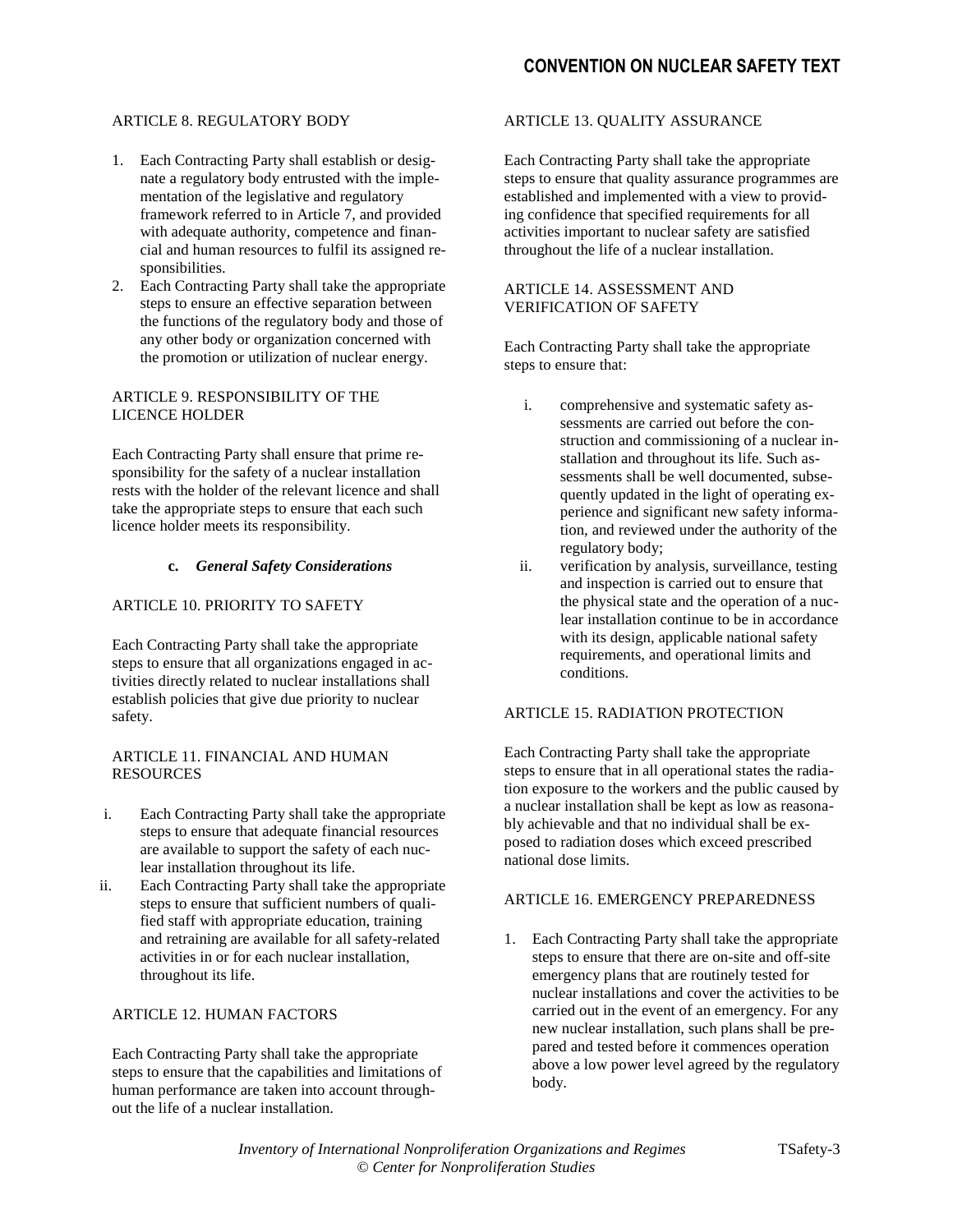- 2. Each Contracting Party shall take the appropriate steps to ensure that, insofar as they are likely to be affected by a radiological emergency, its own population and the competent authorities of the States in the vicinity of the nuclear installation are provided with appropriate information for emergency planning and response.
- 3. Contracting Parties which do not have a nuclear installation on their territory, insofar as they are likely to be affected in the event of a radiological emergency at a nuclear installation in the vicinity, shall take the appropriate steps for the preparation and testing of emergency plans for their territory that cover the activities to be carried out in the event of such an emergency.

#### **d.** *Safety of Installations*

#### ARTICLE 17. SITING

Each Contracting Party shall take the appropriate steps to ensure that appropriate procedures are established and implemented:

- i. for evaluating all relevant site-related factors likely to affect the safety of a nuclear installation for its projected lifetime;
- ii. for evaluating the likely safety impact of a proposed nuclear installation on individuals, society and the environment;
- iii. for re-evaluating as necessary all relevant factors referred to in sub-paragraphs (i) and (ii) so as to ensure the continued safety acceptability of the nuclear installation;
- iv. for consulting Contracting Parties in the vicinity of a proposed nuclear installation, insofar as they are likely to be affected by that installation and, upon request providing the necessary information to such Contracting Parties, in order to enable them to evaluate and make their own assessment of the likely safety impact on their own territory of the nuclear installation.

#### ARTICLE 18. DESIGN AND CONSTRUCTION

Each Contracting Party shall take the appropriate steps to ensure that:

i. the design and construction of a nuclear installation provides for several reliable levels and methods of protection (defense in depth) against the release of radioactive materials, with a view to preventing the occurrence of

accidents and to mitigating their radiological consequences should they occur;

- ii. the technologies incorporated in the design and construction of a nuclear installation are proven by experience or qualified by testing or analysis;
- iii. the design of a nuclear installation allows for reliable, stable and easily manageable operation, with specific consideration of human factors and the man-machine interface.

#### ARTICLE 19. OPERATION

Each Contracting Party shall take the appropriate steps to ensure that:

- i. the initial authorization to operate a nuclear installation is based upon an appropriate safety analysis and a commissioning programme demonstrating that the installation, as constructed, is consistent with design and safety requirements;
- ii. operational limits and conditions derived from the safety analysis, tests and operational experience are defined and revised as necessary for identifying safe boundaries for operation;
- iii. operation, maintenance, inspection and testing of a nuclear installation are conducted in accordance with approved procedures;
- iv. procedures are established for responding to anticipated operational occurrences and to accidents;
- v. necessary engineering and technical support in all safety-related fields is available throughout the lifetime of a nuclear installation;
- vi. incidents significant to safety are reported in a timely manner by the holder of the relevant licence to the regulatory body;
- vii. Programmes to collect and analyse operating experience are established, the results obtained and the conclusions drawn are acted upon and that existing mechanisms are used to share important experience with international bodies and with other operating organizations and regulatory bodies;
- viii. the generation of radioactive waste resulting from the operation of a nuclear installation is kept to the minimum practicable for the process concerned, both in activity and in volume, and any necessary treatment and storage of spent fuel and waste directly related to the operation and on the same site as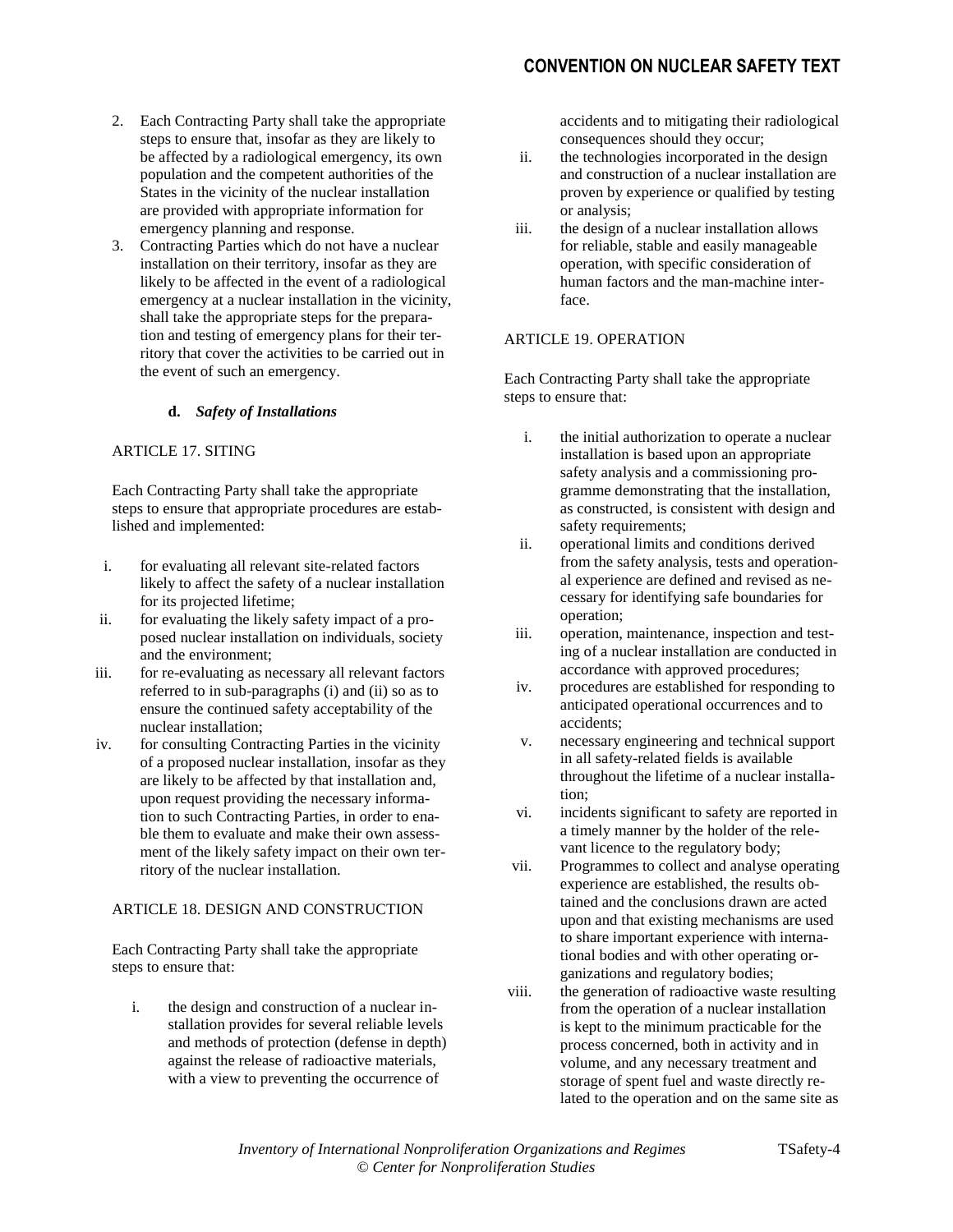that of the nuclear installation take into consideration conditioning and disposal.

### **CHAPTER 3. MEETINGS OF THE CONTRACTING PARTIES**

# ARTICLE 20. REVIEW MEETINGS

- 1. The Contracting Parties shall hold meetings (hereinafter referred to as "review meetings") for the purpose of reviewing the reports submitted pursuant to Article 5 in accordance with the procedures adopted under Article 22.
- 2. Subject to the provisions of Article 24 subgroups comprised of representatives of Contracting Parties may be established and may function during the review meetings as deemed necessary for the purpose of reviewing specific subjects contained in the reports.
- 3. Each Contracting Party shall have a reasonable opportunity to discuss the reports submitted by other Contracting Parties and to seek clarification of such reports.

## ARTICLE 21. TIMETABLE

- 1. A preparatory meeting of the Contracting Parties shall be held not later than six months after the date of entry into force of this Convention.
- 2. At this preparatory meeting, the Contracting Parties shall determine the date for the first review meeting. This review meeting shall be held as soon as possible, but not later than thirty months after the date of entry into force of this Convention.
- 3. At each review meeting, the Contracting Parties shall determine the date for the next such meeting. The interval between review meetings shall not exceed three years.

# ARTICLE 22. PROCEDURAL ARRANGEMENTS

- 1. At the preparatory meeting held pursuant to Article 21 the Contracting Parties shall prepare and adopt by consensus Rules of Procedure and Financial Rules. The Contracting Parties shall establish in particular and in accordance with the Rules of Procedure:
	- i. guidelines regarding the form and structure of the reports to be submitted pursuant to Article 5;
- ii. a date for the submission of such reports;
- iii. the process for reviewing such reports.
- 2. At review meetings the Contracting Parties may, if necessary, review the arrangements established pursuant to sub-paragraphs (i)- (iii) above, and adopt revisions by consensus unless otherwise provided for in the Rules of Procedure. They may also amend the Rules of Procedure and the Financial Rules, by consensus.

# ARTICLE 23. EXTRAORDINARY MEETINGS

An extraordinary meeting of the Contracting Parties shall be held:

- i. if so agreed by a majority of the Contracting Parties present and voting at a meeting, abstentions being considered as voting; or
- ii. at the written request of a Contracting Party, within six months of this request having been communicated to the Contracting Parties and notification having been received by the secretariat referred to in Article 28, that the request has been supported by a majority of the Contracting Parties.

# ARTICLE 24. ATTENDANCE

- 1. Each Contracting Party shall attend meetings of the Contracting Parties and be represented at such meetings by one delegate, and by such alternates, experts and advisers as it deems necessary.
- 2. The Contracting Parties may invite, by consensus, any intergovernmental organization which is competent in respect of matters governed by this Convention to attend, as an observer, any meeting, or specific sessions thereof. Observers shall be required to accept in writing, and in advance, the provisions of Article 27.

# ARTICLE 25. SUMMARY REPORTS

The Contracting Parties shall adopt, by consensus, and make available to the public a document addressing issues discussed and conclusions reached during a meeting.

#### ARTICLE 26. LANGUAGES

*Inventory of International Nonproliferation Organizations and Regimes © Center for Nonproliferation Studies*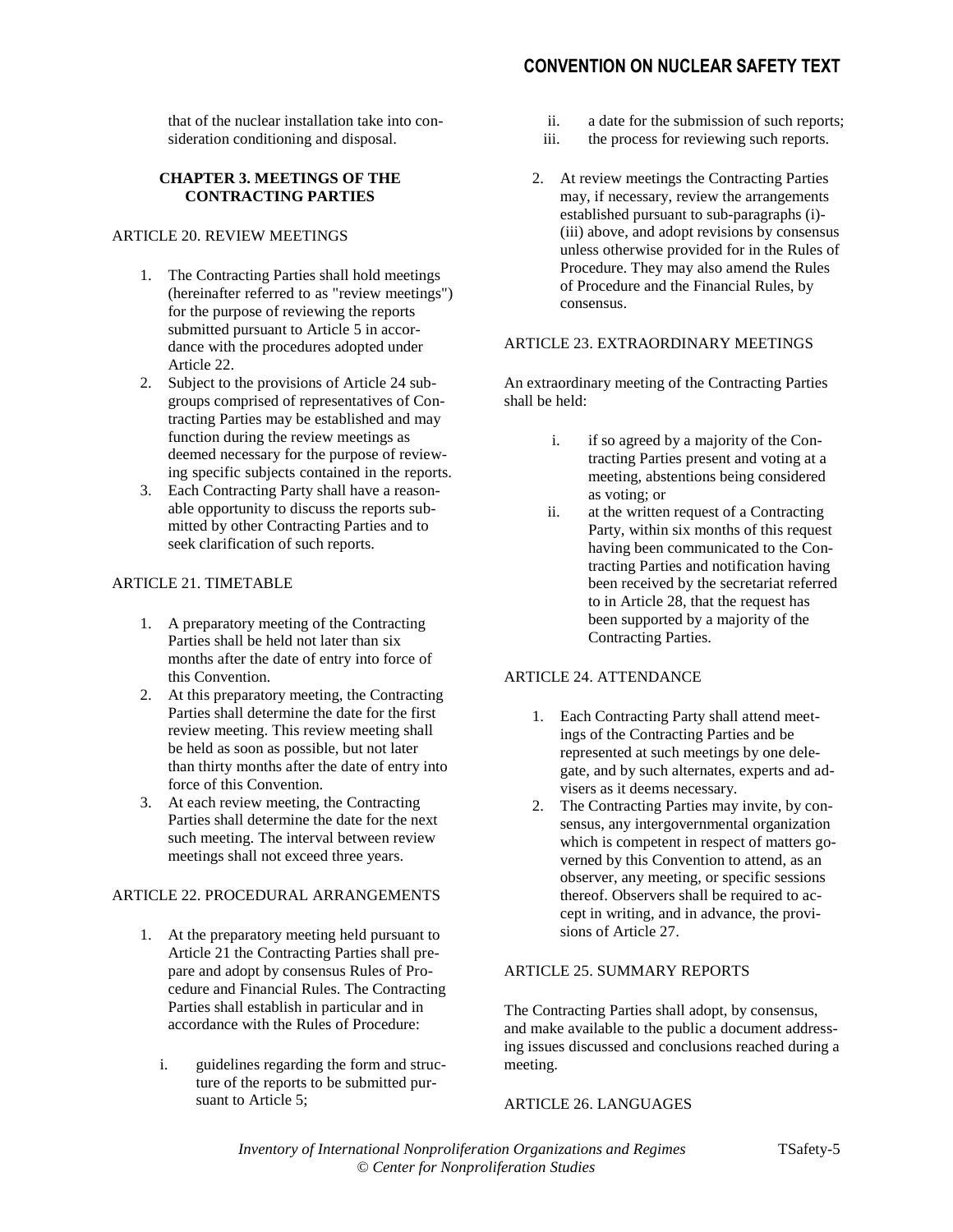- 1. The languages of meetings of the Contracting Parties shall be Arabic, Chinese, English, French, Russian and Spanish unless otherwise provided in the Rules of Procedure.
- 2. Reports submitted pursuant to Article 5 shall be prepared in the national language of the submitting Contracting Party or in a single designated language to be agreed in the Rules of Procedure. Should the report be submitted in a national language other than the designated language, a translation of the report into the designated language shall be provided by the Contracting Party.
- 3. Notwithstanding the provisions of paragraph 2, if compensated, the secretariat will assume the translation into the designated language of reports submitted in any other language of the meeting.

## ARTICLE 27. CONFIDENTIALITY

- 1. The provisions of this Convention shall not affect the rights and obligations of the Contracting Parties under their law to protect information from disclosure. For the purposes of this Article, "information" includes, inter alia, (i) personal data; (ii) information protected by intellectual property rights or by industrial or commercial confidentiality; and (iii) information relating to national security or to the physical protection of nuclear materials or nuclear installations.
- 2. When, in the context of this Convention, a Contracting Party provides information identified by it as protected as described in paragraph 1, such information shall be used only for the purposes for which it has been provided and its confidentiality shall be respected.
- 3. The content of the debates during the reviewing of the reports by the Contracting Parties at each meeting shall be confidential.

#### ARTICLE 28. SECRETARIAT

- 1. The International Atomic Energy Agency, (hereinafter referred to as the "Agency") shall provide the secretariat for the meetings of the Contracting Parties.
- 2. The secretariat shall:
	- i. convene, prepare and service the meetings of the Contracting Parties;
	- ii. transmit to the Contracting Parties information received or prepared in ac-

cordance with the provisions of this Convention.

The costs incurred by the Agency in carrying out the functions referred to in sub-paragraphs i) and (ii) above shall be borne by the Agency as part of its regular budget.

3. The Contracting Parties may, by consensus, request the Agency to provide other services in support of meetings of the Contracting Parties. The Agency may provide such services if they can be undertaken within its programme and regular budget. Should this not be possible, the Agency may provide such services if voluntary funding is provided from another source.

#### **CHAPTER 4. FINAL CLAUSES AND OTHER PROVISIONS**

#### ARTICLE 29. RESOLUTION OF DISAGREEMENTS

In the event of a disagreement between two or more Contracting Parties concerning the interpretation or application of this Convention, the Contracting Parties shall consult within the framework of a meeting of the Contracting Parties with a view to resolving the disagreement.

#### ARTICLE 30. SIGNATURE, RATIFICATION, ACCEPTANCE, APPROVAL, ACCESSION

- 1. This Convention shall be open for signature by all States at the Headquarters of the Agency in Vienna from 20 September 1994 until its entry into force.
- 2. This Convention is subject to ratification, acceptance or approval by the signatory States.
- 3. After its entry into force, this Convention shall be open for accession by all States.
- 4.
- i. This Convention shall be open for signature or accession by regional organizations of an integration or other nature, provided that any such organization is constituted by sovereign States and has competence in respect of the negotiation, conclusion and application of interna-
- *Inventory of International Nonproliferation Organizations and Regimes © Center for Nonproliferation Studies*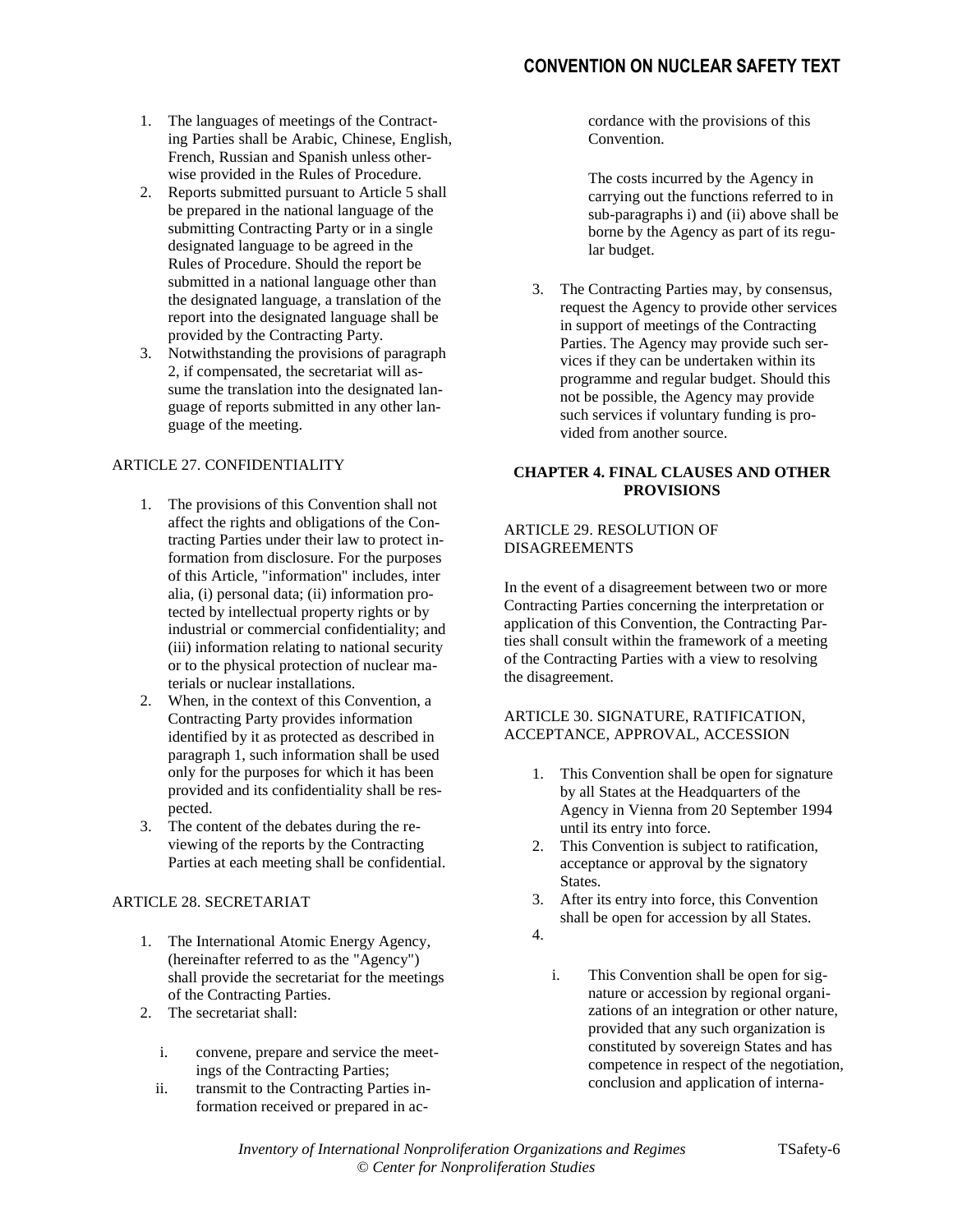tional agreements in matters covered by this Convention.

- ii. In matters within their competence, such organizations shall, on their own behalf, exercise the rights and fulfill the responsibilities which this Convention attributes to States Parties.
- iii. When becoming party to this Convention, such an organization shall communicate to the Depositary referred to in Article 34, a declaration indicating which States are members thereof, which articles of this Convention apply to it, and the extent of its competence in the field covered by those articles.
- iv. Such an organization shall not hold any vote additional to those of its Member States.
- 5. Instruments of ratification, acceptance, approval or accession shall be deposited with the Depositary.

# ARTICLE 31. ENTRY INTO FORCE

- 1. This Convention shall enter into force on the ninetieth day after the date of deposit with the Depositary of the twenty- second instrument of ratification, acceptance or approval, including the instruments of seventeen States, each having at least one nuclear installation which has achieved criticality in a reactor core.
- 2. For each State or regional organization of an integration of other nature which ratifies, accepts, approves or accedes to this Convention after the date of deposit of the last instrument required to satisfy the conditions set forth in paragraph 1, this Convention shall enter into force on the ninetieth day after the date of deposit with the Depositary of the appropriate instrument by such a State or organization.

# ARTICLE 32. AMENDMENTS TO THE **CONVENTION**

- 1. Any Contracting party may propose an amendment to this Convention. Proposed amendments shall be considered at a review meeting or an extraordinary meeting.
- 2. The text of any proposed amendment and the reasons for it shall be provided to the Depositary who shall communicate the proposal to the Contracting Parties promptly

and at least ninety days before the meeting for which it is submitted for consideration. Any comments received on such a proposal shall be circulated by the Depositary to the Contracting Parties.

- 3. The Contracting Parties shall decide after consideration of the proposed amendment whether to adopt it by consensus, or, in the absence of consensus, to submit it to a Diplomatic Conference. A decision to submit a proposed amendment to a Diplomatic Conference shall require a two-thirds majority vote of the Contracting parties present and voting at the meeting, provided that at least one half of the Contracting Parties are present at the time of voting. Abstentions shall be considered as voting.
- 4. The Diplomatic Conference to consider and adopt amendments to this Convention shall be convened by the Depositary and held no later than one year after the appropriate decision taken in accordance with paragraph 3 of this Article. The Diplomatic Conference shall make every effort to ensure amendments are adopted by consensus. Should this not be possible, amendments shall be adopted with a two-thirds majority of all Contracting Parties.
- 5. Amendments to this Convention adopted pursuant to paragraphs 3 and 4 above shall be subject to ratification, acceptance, approval, or confirmation by the Contracting Parties and shall enter into force for those Contracting Parties which have ratified, accepted, approved or confirmed them on the ninetieth day after the receipt by the Depositary of the relevant instruments by at least three fourths of the Contracting Parties. For a Contracting Party which subsequently ratifies, accepts, approves or confirms the said amendments, the amendments will enter into force on the ninetieth day after that Contracting Party has deposited its relevant instrument.

# ARTICLE 33. DENUNCIATION

- 1. Any Contracting Party may denounce this Convention by written notification to the Depositary.
- 2. Denunciation shall take effect one year following the date of the receipt of the notification by the Depositary, or on such later date as may be specified in the notification.